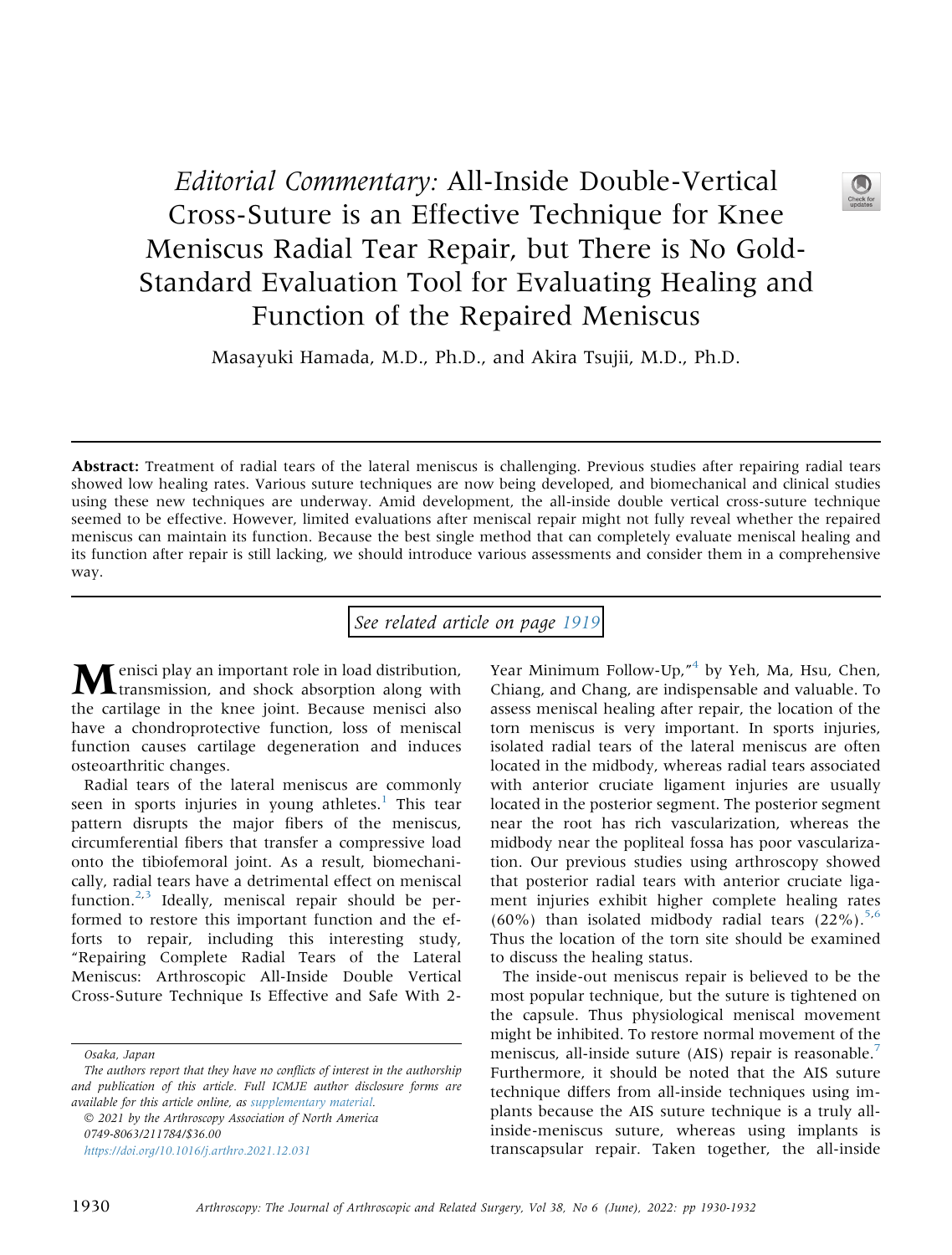double vertical cross-suture technique seems to be a more useful suture method.<sup>[4](#page-1-3)</sup> In addition, biomechanical tests revealed that the double vertical cross technique showed superior properties in load to failure and stiffness than double vertical or double horizontal sutures.<sup>[8](#page-2-3)</sup>

Magnetic resonance imaging (MRI) examination as an assessment of healing status was performed only at 6 months after operation in this study, $4$  and longer-term image analysis has not been shown. After returning to sports, meniscal status may change; thus longer-term outcomes on MRI are required to assess whether this technique is useful for preventing degenerative changes. As the healing rate of this MRI result was very high compared to the previous arthroscopic result,  $4.6$  $4.6$  a definite MRI evaluation method seems to be established.

Postoperative rehabilitation programs are also difficult to implement. Unlike longitudinal tears, which can permit weightbearing in the early phase, even partial weightbearing might cause the torn edge to push apart in case of radial tears. Thus a longer period of nonweightbearing is desirable to maintain the torn edge in the sutured state. However, in practice, recovering walking ability is required to live their everyday lives. In our experience, 6 weeks of non-weightbearing should the limit. In this respect, the postoperative schedule was reasonable in this study. $4$ 

After the meniscus is repaired, meniscal function can be evaluated on the basis of several aspects, such as clinical symptoms/findings, radiographic examination, MRI, and arthroscopy.<sup>[5](#page-2-0)[,9](#page-2-4)</sup>

Representative clinical symptoms of meniscal tears include pain, catching, and locking, and physical findings include ballottement, joint line tenderness, McMurray test, and restriction of range of motion. Therefore it is important to improve these symptoms and findings. Patient-reported outcome measures (PROMs) are useful for examining these findings through numerical evaluation. However, according to a previous report,<sup>[6](#page-2-1)</sup> even if the arthroscopically confirmed healing rate was low, all patients had no pain and no tenderness at 6 months after surgery. Thus we suggest that it is inadequate to evaluate meniscal function only with clinical symptoms or findings, including PROMs.

Radiography is the simplest examination for assessing the status of knee joint. In cases of meniscal tears, the joint space width might indicate how the repaired meniscus is restored. Long-term outcomes should include X-ray results because osteoarthritic changes can be examined simply. Thus we periodically checked by radiography, including flexion weight-bearing views (Rosenberg view), to assess postoperative changes and side-to-side differences.

MRI is the most useful method to evaluate meniscal morphology. If the meniscus is torn, it can be diagnosed by MRI, and meniscal extrusion has become an important finding related to meniscal function. $10$  Even if the meniscus is repaired, its collagen fibers might not be reorganized in the same manner as the normal status, and the semi-lunar shape meniscus results in extruding radial direction. Therefore meniscal extrusion should be examined in both coronal and sagittal slices in conventional MRI. $^{11,12}$  $^{11,12}$  $^{11,12}$  $^{11,12}$  Additionally, MRI examination immediately after surgery is useful to assess postoperative changes. $13$  Assessing the healing status of the repaired meniscus is still difficult in conventional MRI, but T2 mapping can differentiate the healing status.<sup>[14](#page-2-9)</sup> However, it should be noted that these images were taken with the patient in the supine position and static states. We believe that load-bearing or changing knee flexion angles on MRI is also useful and will become practically available in the near future. Even with the development of MRI technology, various parameters are needed to predict meniscal healing status and function.

When evaluating the healing status of the repaired meniscus, arthroscopy is still thought to be the most useful tool.<sup>[6](#page-2-1)</sup> Whether the torn lesion is healed or the stability of the repaired meniscus can be checked only by direct probing on arthroscopy. In addition, its chondroprotective function can be evaluated to determine whether cartilage degeneration in the same compartment exists. However, because it is invasive, it cannot always be performed in all patients, and it cannot be repeated. Because the best single method that can completely evaluate meniscal healing and its function after repair is still lacking, we should introduce various assessments and consider them in a compre-hensive way.<sup>[5](#page-2-0)[,9](#page-2-4)</sup>

Efforts to repair techniques for radial tears have recently increased, but according to another editorial commentary, $15$  there is still room for improving the meniscal suture technique. We should also improve the existing evaluation methods or develop a new technique for evaluating meniscal healing and its function.

## References

- <span id="page-1-0"></span>1. [Terzidis IP, Christodoulou A, Ploumis A, Givissis P,](http://refhub.elsevier.com/S0749-8063(21)01122-1/sref1) [Natsis K, Koimtzis M. Meniscal tear characteristics in](http://refhub.elsevier.com/S0749-8063(21)01122-1/sref1) [young athletes with a stable knee: Arthroscopic evalua](http://refhub.elsevier.com/S0749-8063(21)01122-1/sref1)tion. Am J Sports Med [2006;34:1170-1175.](http://refhub.elsevier.com/S0749-8063(21)01122-1/sref1)
- <span id="page-1-1"></span>2. [Tachibana Y, Mae T, Fujie H, et al. Effect of radial meniscal](http://refhub.elsevier.com/S0749-8063(21)01122-1/sref2) [tear on in situ forces of meniscus and tibiofemoral rela](http://refhub.elsevier.com/S0749-8063(21)01122-1/sref2)tionship. [Knee Surg Sports Traumatol Arthrosc](http://refhub.elsevier.com/S0749-8063(21)01122-1/sref2) 2017;25: [355-361.](http://refhub.elsevier.com/S0749-8063(21)01122-1/sref2)
- <span id="page-1-2"></span>3. [Ohori T, Mae T, Shino K, et al. Different effects of the](http://refhub.elsevier.com/S0749-8063(21)01122-1/sref3) [lateral meniscus complete radial tear on the load distri](http://refhub.elsevier.com/S0749-8063(21)01122-1/sref3)[bution and transmission functions depending on the tear](http://refhub.elsevier.com/S0749-8063(21)01122-1/sref3) site. [Knee Surg Sports Traumatol Arthrosc](http://refhub.elsevier.com/S0749-8063(21)01122-1/sref3) 2021;29:342-351.
- <span id="page-1-3"></span>4. [Yeh SH, Ma HL, Hsu FW, Chen KH, Chiang ER,](http://refhub.elsevier.com/S0749-8063(21)01122-1/sref4) [Chang MC. Repairing complete radial tears of the lateral](http://refhub.elsevier.com/S0749-8063(21)01122-1/sref4)